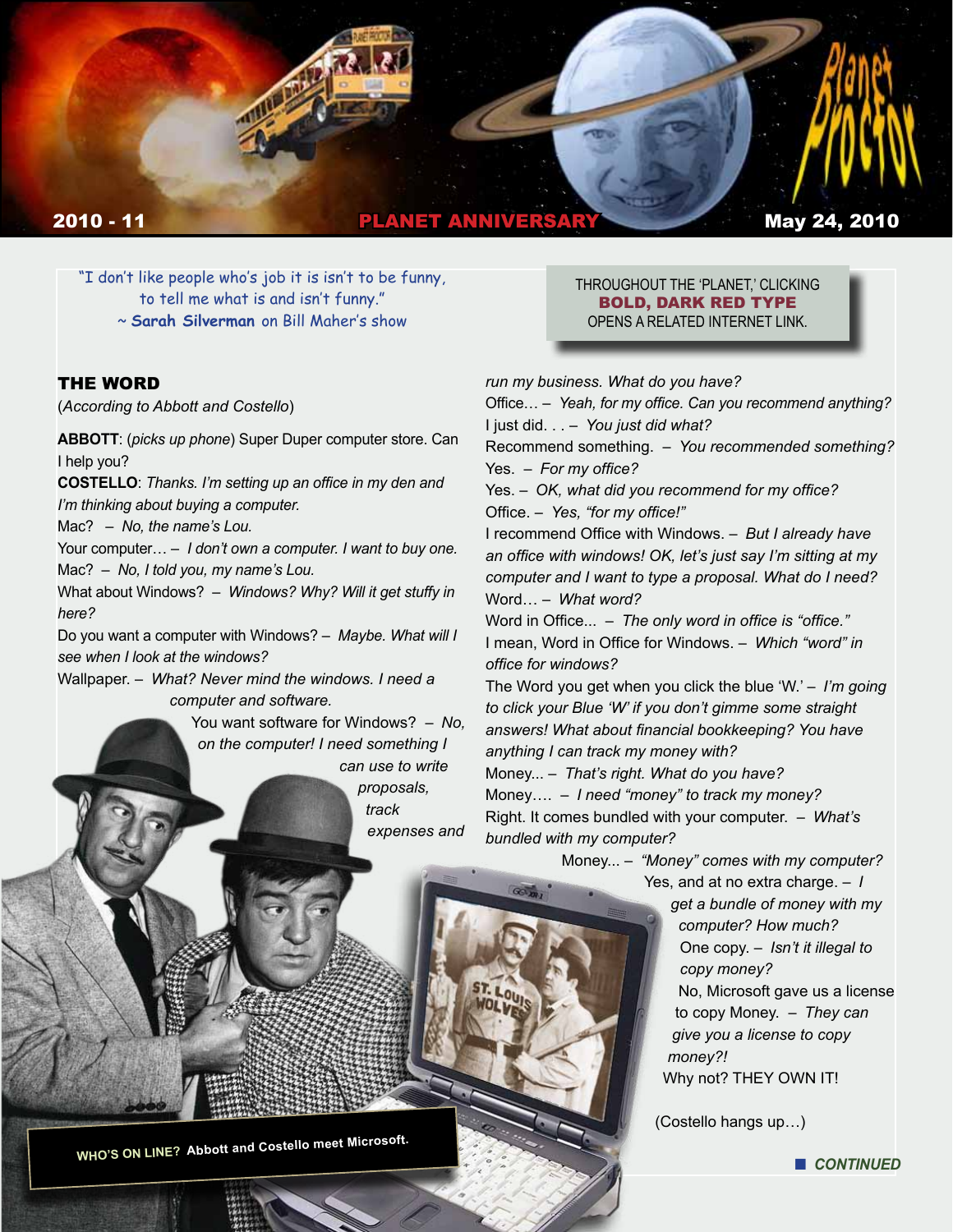"Men show their characters in nothing more clearly than in what they think laughable." ~ **Johann Wolfgang von Goethe**

# WHO'S HEAR?

"A concerned husband went to a doctor to talk about his wife. He says to the doctor, "Doctor, I think my wife is deaf, because I always have to repeat things.''

"Well,'' the doctor replied, "go home tonight, stand about 15 feet from her and say something. If she doesn't reply, move about five feet closer and say it again. Keep doing this so we'll be able to gauge the severity of her deafness."

Sure enough, the husband goes home and does exactly as instructed. He starts off about 15 feet from his wife in the kitchen as she is chopping some vegetables and says, "Honey, what's for dinner?" He hears no response, moves about five feet closer, and asks again. No reply. He moves five feet closer. Still no reply.

He gets fed up and moves right behind her, about an inch away, and asks again, at top volume, "Honey, what's for dinner?"

She replies "For the fourth time, pork chops!''

"Vision Loss is Reported in Users of Viagra" ~ **New York Times**, May 28, 2005

# LOVE IS BLIND Though the sex is now back in his life, The effects are not lacking in strife. His libido's been stirred, But his vision is blurred. It's his ex in the sack, not his wife. *Poem by Montana Miller, The Lozenge Vol. 6, No. 9*

"Choice is a powerful thing. If you still have it." ~ **L.A. street-person**

# IT'S LIKE . . .

(*Really short stories based on really mixed metaphors from really mixed-up Americans.*)

"He was as tall as a six-foot-three-inch tree [and] had a mind like a steel trap, only one that had been left out so long, it had rusted shut. The revelation that his marriage of 30 years had disintegrated because of his wife's infidelity came as a rude shock, like a surcharge at a formerly surcharge-free ATM."

"He spoke with the wisdom that can only come from experience, like a guy who went blind because he looked at a solar eclipse without one of those boxes with a pinhole in it and now goes around the country speaking at high schools about the dangers of looking at a solar eclipse without one of those boxes with a pinhole in it."

"The plan was simple, like my brother-in-law Phil. But unlike Phil, this plan just might work. John and Mary had never met. They were like two hummingbirds that had also never met. They lived in a typical suburban neighborhood with picket fences that resembled Nancy Kerrigan's teeth."

# "If we do not change our direction, we are likely to end up where we are headed." ~ **Sam Stoddard**

## IN THE NOOSE

According to **THIS WEEK** magazine, a new prison in Halden, Norway, in a lovely forest setting, has running trails, a guesthouse for conjugal visits and a recording studio…for conjugal visits. The "guests" (including murderers, rapists, drug dealers and politicians) reside in dorm-like rooms with flat-screen TVs and mini-fridges, while unarmed guards play sports and share meals with them.

Warden Are Hiodal explains, "We want to give them confidence through education and work, and have them leave as better people." Or better, rapists, dealers, murderers and…politicians?

Also, Red States should be blushing! According to a new book by family law professors Naomi Cahn and June Carbone, states with the lowest divorce and teenage pregnancy rates are "secular blue" states. Why?

Well, in Palin country, folks are pressured to practice abstinence until matrimony, and so to avoid the stigma of bearing a bastard, many get married in their early 20s, which prevents them from pursuing a college education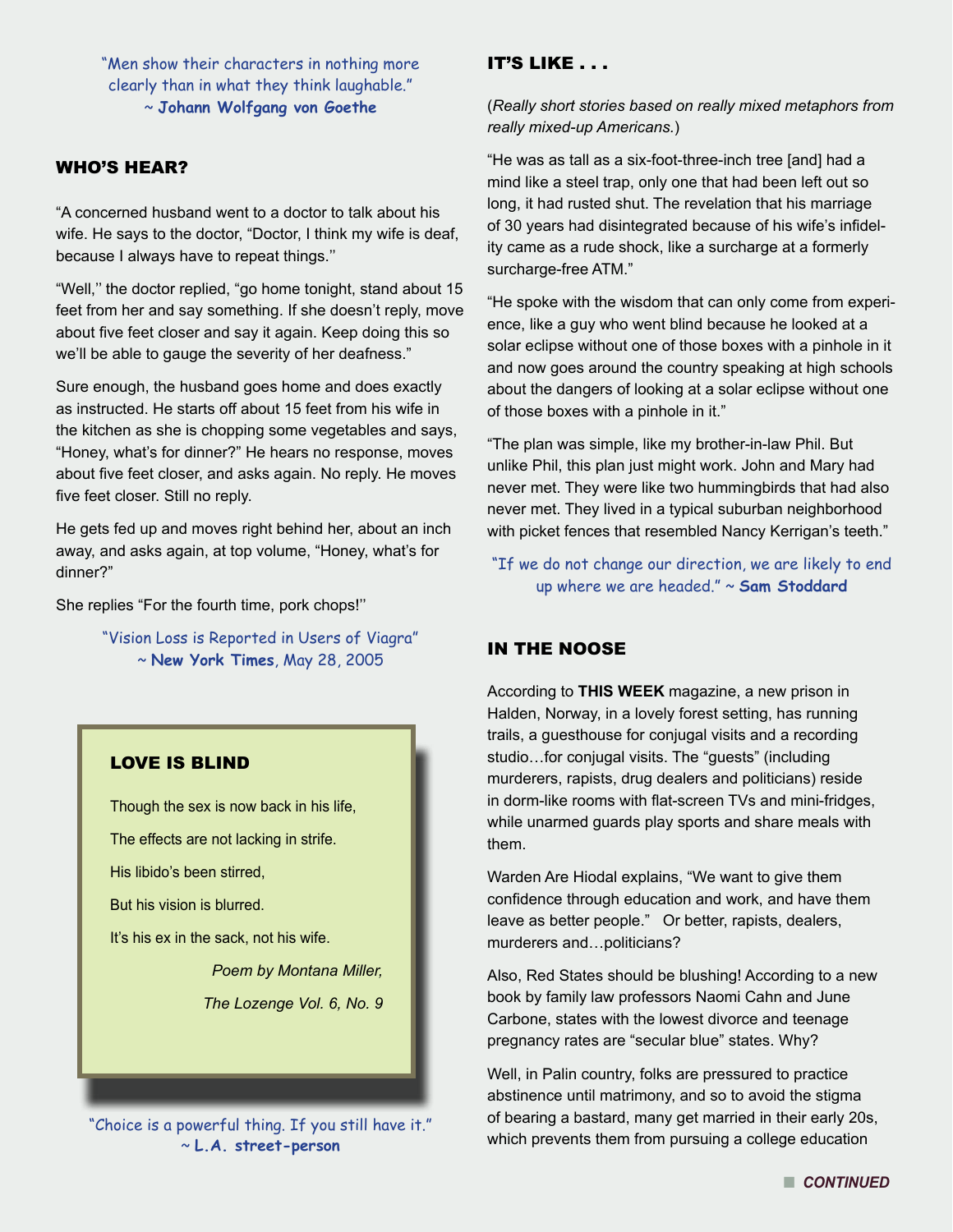and makes them more susceptible to divorce, holding lowpaying jobs and succumbing to crime.

"Blue state values – don't get married until you're equipped for responsibility – breed more stable, lasting families," concludes the article by Jonathan Rauch from the National Journal.

#### **GAY BOMB**

"Sometimes I think the surest sign that intelligent life exists elsewhere in the universe is that none of it has tried to contact us." ~ Calvin & Hobbs' **Bill Watterson** 

# ANAGRAMATICALLY SPEAKING

Barack Hussein Obama = Has Samurai Backbone, Macaronie Babushka, Human Bareback Oasis, Mania Babushka Score, Samba Shaken Caribou, Haiku Nabob Massacre, Ambush Ocarinas Bake, Saucier Shaman Kabob,

Marihuana Sock Babes, Bohemians Back Auras and Cronie MacBush Backa…

COME PLAY! AAAA, BB, SS, R, C, K, E, I, M, N

 "I tried to come up with a pun about famous German philosophers, but I Kant." ~ **Phil's Phunny Phacts**

# COWBOY TIME

A cowboy walks into a bar and takes a seat next to a very attractive woman. He gives her a quick glance

then casually looks at his watch for a moment. The woman notices this and asks, "Is your date running late?"

"No," he replies, "I just got this state-of-the-art watch, and I was just testing it..." The intrigued woman says, "a state-ofthe-art watch? What's so special about it?"

The cowboy explains, "It uses alpha waves to talk to me telepathically." The lady says, "What's it telling you now?"

"Well, it says you're not wearing any panties."

The woman giggles and replies "Well it must be broken because I am wearing panties!"

The cowboy smiles, taps his watch and says, "Damn thing's an hour fast."

 "But I, being poor, have only my dreams; I have spread my dreams under your feet; Tread softly because you tread on my dreams."~ **William Butler Yeats**

# CHAPTER TWO

"Long separated by cruel fate, the star-crossed lovers raced across the grassy field toward each other like two freight trains, one having left Cleveland at 6:36 p.m. traveling at 55 mph, the other from Topeka at 4:19 p.m. at a speed of 35 mph. The hailstones leaped from the pavement, just like maggots when you fry them in hot grease."

"The ballerina rose gracefully en Pointe and extended one slender leg behind her, like a dog at a fire hydrant. The young fighter had a hungry look, the kind you get from not eating for a while. He was as lame as a duck. Not the metaphorical lame duck, either, but a real duck that was actually lame, maybe from stepping on a land mine or something. "

> "Shots rang out, as shots are want to do! It was an American tradition, like fathers chasing kids around with power tools. It hurt the way your tongue hurts after you accidentally staple it to the wall."

> "From the attic came an unearthly howl. The whole scene had an eerie, surreal quality, like when you're on vacation in another city and Jeopardy comes on at 7:00 p.m. instead

of 7:30. McBride fell 12 stories, hitting the pavement like a Hefty bag filled with vegetable soup…"

A great pun is its own reword ~ **Phil's Punny Phacts**

## **WOOF**

According to **THE WEEK**, Sandra Bullock's marriage imploded in part because "she sleeps with nine dogs." Her soon-to-be-ex hubby, Jesse James, became an outlaw instead of an inlaw because, according to his pet-less lover Michelle "Bombshell" McGee, it ruined his sex life, the dirty dog…



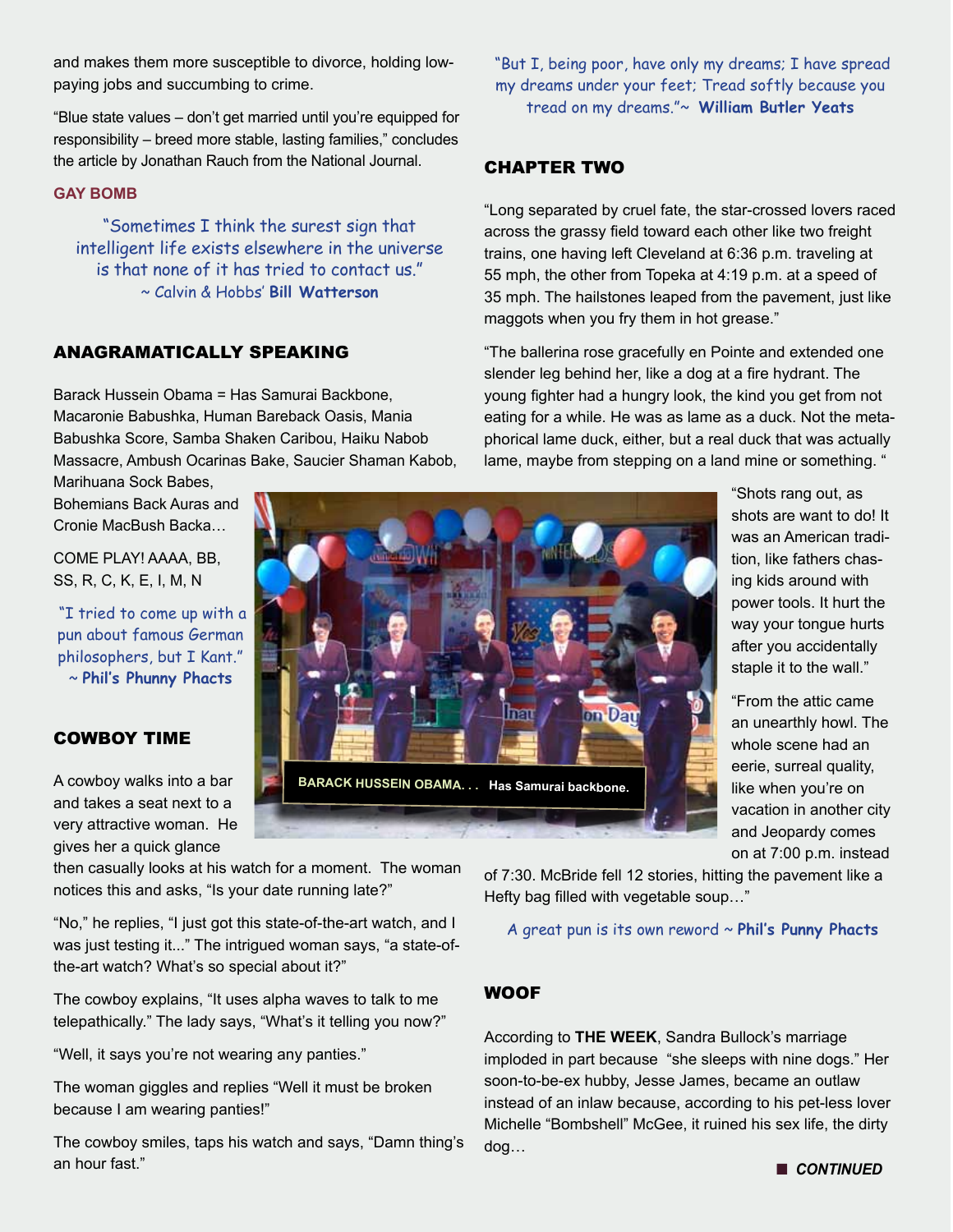"The international pole dancing association is trying to make pole dancing an Olympic sport." ~ **Eddie Deezen**

# AND THE WINNER IS…

A man is out shopping and discovers a new brand of condoms – Olympic condoms. Clearly impressed, he buys a pack. Upon getting home, the man informs his wife of his new purchase. "Olympic condoms?" she asks. "What makes them so special?"

"There are three colors," he replies. "Gold, Silver and Bronze."

"What color are you going to wear tonight?" she asks cheekily.

"Gold, of course," says the man proudly. The wife responds, "Really, why don't you wear Silver?"

"Why silver?" asks the man.

"Well, it would be nice if you came second for a change."

New investigation shows that 21,819 Manhattan cabbies overcharged passengers a total of 286,000 times. ~ **Phil's Not-so-Phunny Phacts**

#### GOOD GOD!

"There is no position on which people are so immovable as their religious beliefs. There is no more powerful ally one can claim in a debate than Jesus Christ, or God, or Allah, or whatever one calls this Supreme Being. But like any powerful weapon, the use of God's name on one's behalf should be used sparingly.

"The religious factions that are growing throughout our land are not using their religious clout with wisdom. They are trying to force government leaders into following their position 100 percent. If you disagree with these religious groups on a particular moral issue, they complain, they threaten you with a loss of money or votes or both. I'm frankly sick and tired of the political preachers across this country telling me as a citizen that if I want to be a moral person, I must believe in 'A,' 'B,' 'C,' and 'D.'

"Just who do they think they are? And from where do they presume to claim the right to dictate their moral beliefs to me?" (Remarks by Barry Goldwater)

"You've got to go out on a limb sometimes, because that's where the fruit is." ~ **Will Rogers**

## WHERE AM US ANYWAY?

Melinda is back east right now, visiting friends and relatives, while I, and cats, hold down the fort as I prepare for next month's **FIRESIGN TOUR** and the LAGQ Quixote show in Austin, Texas on June 23. Meanwhile, I've kept busy adding voices to interactive games and commercials, rehearsing with Antaeus and appearing in more Golden Age of Pulp Fiction stories in Hollywood (below).

And for those of you who missed **Norman Corwin**'s 100th Birthday Bash at the Writers Guild theatre, I will be appear-



n *CONTINUED*